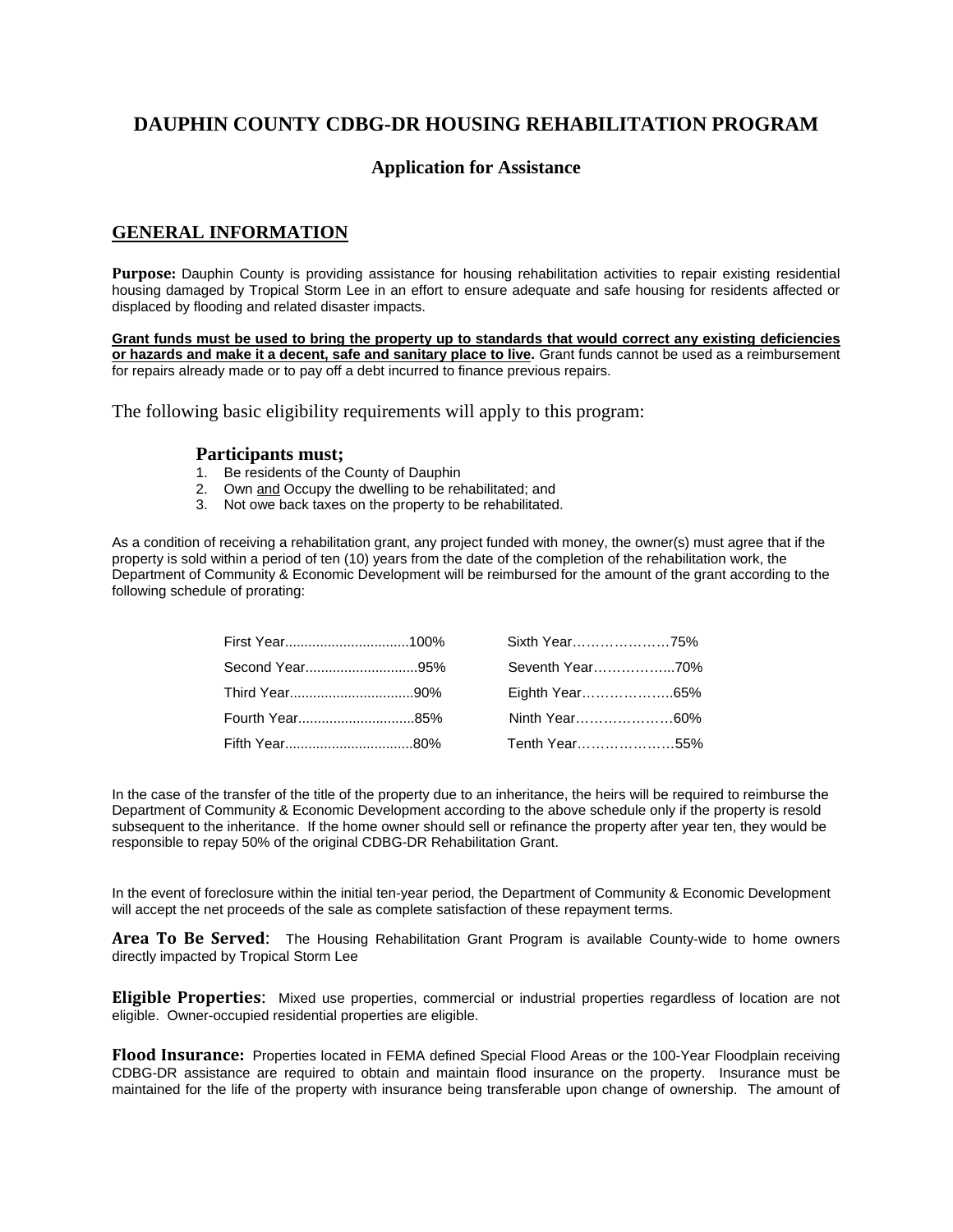flood insurance required must be at least equal to the lesser of (1) the outstanding principal balance of the loan, (2) the maximum amount available under the NFIP, or (3) the total insurable value of the property.

**Maximum Assistance:** Financial assistance to any one eligible shall be determined based on need. In no circumstance will the funds awarded be greater than \$20,000 per applicant. The County will determine the actual amount of the grant based on the application for assistance.

# **Eligible Activities**

In order to be an eligible repair, a condition must be considered to be affecting health, safety, accessibility, energy efficiency, or code violation and must be directly attributable to damage caused by Tropical Storm Lee. In addition, activities that will contribute to future mitigation or safety measures to avert future losses related to natural disasters will be considered for eligibility on a case by case basis. For this program the PA Department of Community and Economic Development's (DCED) Minimum Housing Rehabilitation Standards, the Secretary of the Interior's Standards for Rehabilitation and Guidelines for Rehabilitating Historic Buildings, the Federal Uniform Accessibility Standards, will be utilized as the guides for this housing rehabilitation program.

It is possible that lead based paint exists in all properties built before 1978. All rehabilitation work on these properties will be undertaken with the assumption of the existence of lead based paint. All deteriorated paint surfaces will need to be stabilized using interim controls in conjunction with lead based paint safe work practices.

## **Ineligible Activities**

Rehabilitation grants may not be used to pay for luxury or purely cosmetic items including but not limited to burglar alarms or systems, drop ceiling, exterior fireplaces or hearths, greenhouses, saunas or hot tubs, pools, tennis courts or other recreational facilities, and television antennae or landscaping.

As mentioned in the Eligible Activities section above, certain activities that will contribute to future mitigation or safety measures to avert future losses related to natural disasters will be considered for eligibility on a case by case basis.

# **PROGRAM PROCEDURES**

## **Initial Inspection**

Once all pre-applications have been prioritized, the applicants will be contacted in the order of their ranking to schedule an initial inspection.

#### **Grant Processing**

Upon satisfactory verification of applicant's eligibility including verification of the applicant's income, ownership, residency, payment of taxes and insurance, the Department of Community & Economic Development representative will perform an initial inspection of the property proposed for rehabilitation. In addition, a lead paint risk assessment will be performed to determine any lead paint hazards and a code inspection will be requested to look for any code deficiencies. These inspections will then be used to prepare the work write-up specifying the rehabilitation work to be done and a cost estimate will also be prepared. This cost estimate is used to determine whether the \$20,000.00 maximum grant amount will be sufficient to pay for the proposed improvements. Also, at this time the homeowner reviews and approves the final specifications and a grant is formally awarded.

#### **Estimates Exceeding \$20,000**

If the cost estimate of the work needed to bring the dwelling into compliance as required by the applicable housing standards exceed the \$20,000 grant amount the homeowner will be required to provide the additional funds necessary to bring the property up to the applicable standards. If the homeowner is unable to provide the additional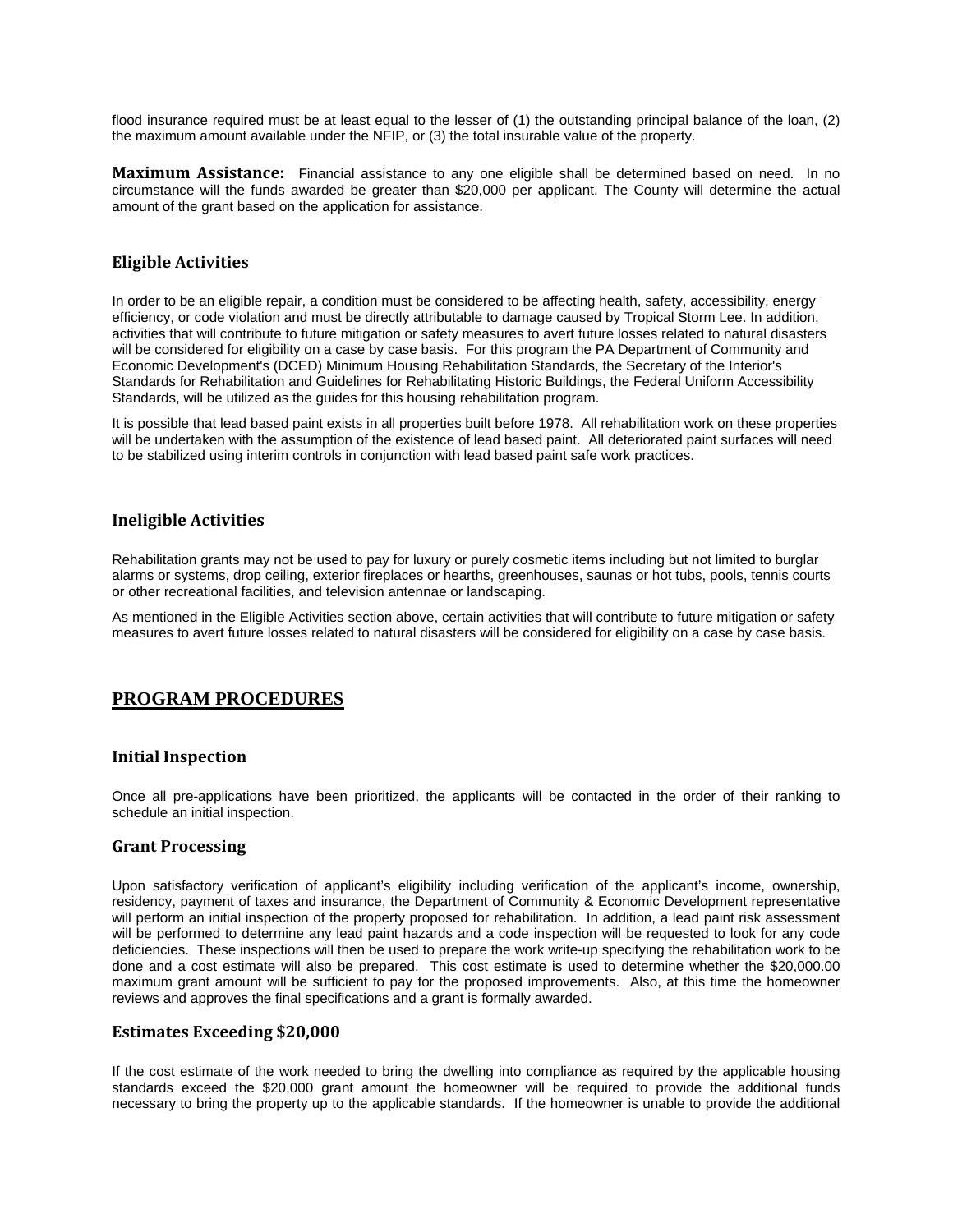funds necessary to complete the work, the grant will not be awarded. In that event, the next applicant on the list will be considered.

# **Contractor Selection**

The Rehab Specialist will prepare all bidding documents and send them to the contractors requesting bids on the work to be performed.

The contractors are given two (2) weeks to return their bids. During this time, they may visit the homeowner to inspect the dwelling prior to preparing and returning their bids. The bids are opened at a specified time and place in a public bid opening. The Rehab Specialist will review the bids for errors ensuring that the bid documents were properly prepared.

Once bids are reviewed, the contract is awarded to the lowest responsible bidder. The contract is between the homeowner and the contractor. Neither the County of Dauphin nor the Department of Community & Economic Development is a party to this contract. In this respect, the homeowner bears the primary responsibility of assuring that the contract work is performed in a satisfactory manner. The Department of Community & Economic Development inspector, however, will inspect the work to assure contract compliance. A Stipulation Against Liens is filed by the Rehab Specialist on behalf of the homeowner in the Dauphin County Prothonotary's office.

Once all this is accomplished, the contractor shall complete the rehabilitation of the property within (60) days from the date the bid is awarded.

After the contractor commences the work, the Department of Community & Economic Development inspector will make periodic inspections of the work in progress. These inspections ensure that the work is being done according to the Specifications and other contractual requirements.

## **Progress Payments**

Progress payments are made to the contractor, as provided for in the Contract with approval of the homeowner. Funds to cover the contractor's invoices will be drawn down from the County of Dauphin. Such drawdowns normally take approximately three (3) weeks to receive. Upon completion of the work, the contractor submits a notarized affidavit which indicates all financial obligations related to the job have been met. A final inspection is made and, if the job has been done satisfactorily, the final payment is made to the contractor. The contractor must guarantee the work for a period of one year after completion of the rehabilitation work.

## **Contractor's Requirements**

To ensure the participation of professional, qualified contractors, the Department of Community & Economic Development requires that all contractors meet certain eligibility requirements. These requirements include the carrying of liability and contractual insurance to protect the homeowner in the event of bodily injury or property damage. All contractors whose work entails the disturbance of painted surfaces will be require to have undergone an accepted lead based paint training program for themselves and their workers. They will be required to have the ability to undertake such rehabilitation work in conjunction with accepted lead based paint safe work practices. In addition, all participating contractors must carry Workmen's Compensation Insurance. Three (3) letters of reference must be provided to the Department of Community & Economic Development along with a completed Statement of Qualifications.

## **Lead‐Based Paint Requirements**

All rehabilitation work on houses built before 1978 will be undertaken with the assumption of the existence of lead based paint. A third party inspection/clearance will be undertaken before the work is bid to identify lead paint hazards that my need to be addressed. All deteriorated paint surfaces will need to be stabilized using interim controls in conjunction with lead based paint safe work practices. Upon completion of any work involving stabilization or disturbance of existing lead based paint, the contractor will need to have the property cleared by a certified risk assessor or a clearance technician.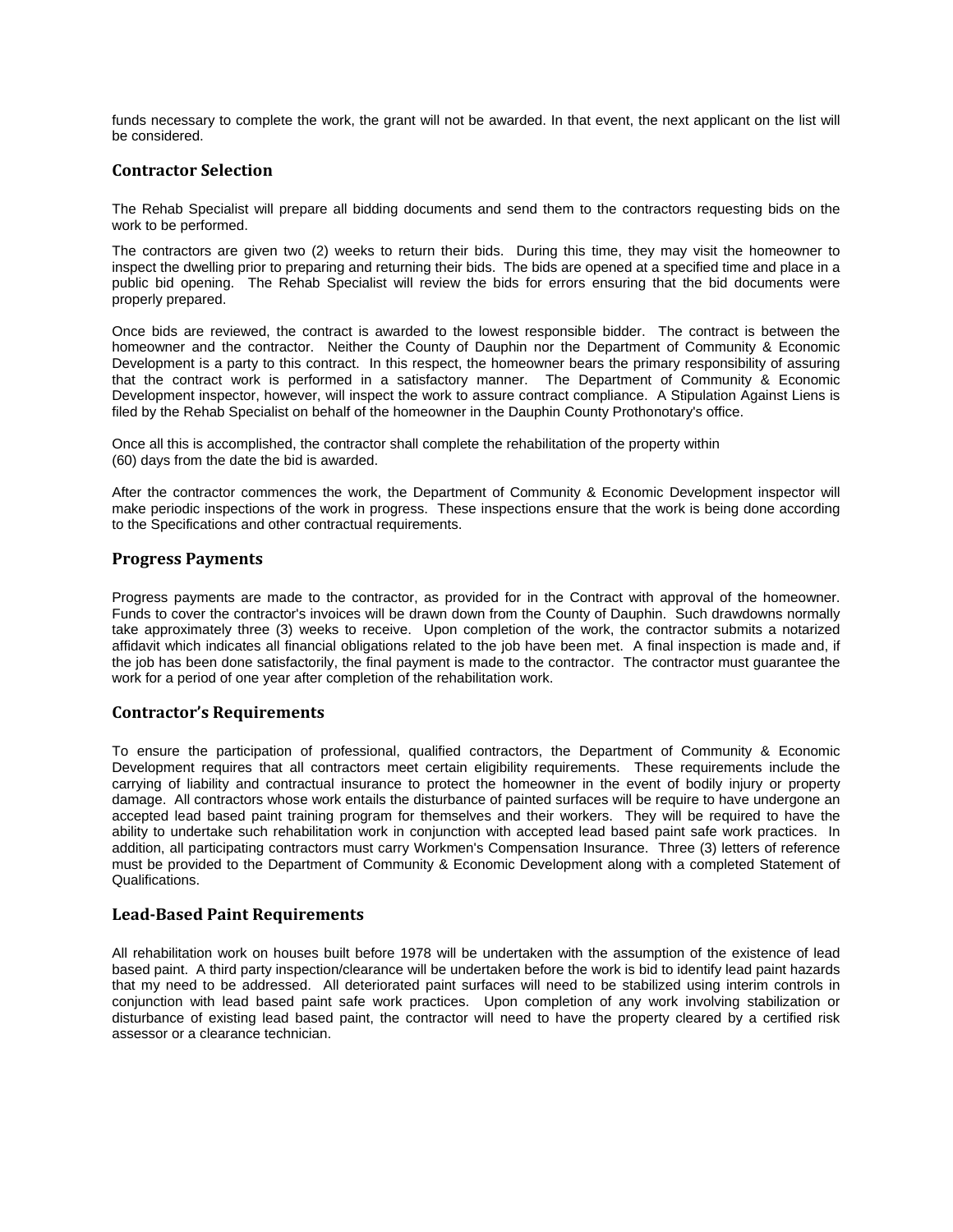# **PROPERTY OWNER INFORMATION**

| Last Name                                                                                                              |              | <b>First Name</b>                                                    |                       | MI         |
|------------------------------------------------------------------------------------------------------------------------|--------------|----------------------------------------------------------------------|-----------------------|------------|
| Are you a US Citizen? Yes   No                                                                                         |              |                                                                      |                       |            |
| Date of Birth<br>Service #)                                                                                            |              | Social Security # (Immigration/Naturalization                        |                       |            |
| Best Contact Telephone #                                                                                               | Cell #       |                                                                      | Alternate Telephone # |            |
| E-mail Address                                                                                                         |              |                                                                      |                       |            |
| <b>Current Mailing Address 1</b>                                                                                       |              | <b>Current Mailing Address 2</b><br>(if applicable, such as PO Box)) |                       |            |
| City                                                                                                                   | County       |                                                                      | <b>State</b>          | Zip Code   |
| <b>Street Address</b><br>Number of buildings:<br><u>[</u> [11] Number of buildings:<br>Type of Disaster: _____________ | City         |                                                                      | РA<br><b>State</b>    | Zip Code   |
| Single Family<br><b>Building Type:</b>                                                                                 | Multi-Family | Approximate Date of Incident<br>Other $\_$                           |                       | Year Built |
| Is the Disaster-affected Property located in a flood plain?                                                            | If yes,      | No<br>Yes<br>500 yr<br>100 yr                                        |                       |            |
| First Mortgage Holder/Lender                                                                                           |              | Second Mortgage Holder/Lender (as applicable)                        |                       |            |
|                                                                                                                        |              |                                                                      |                       |            |
| Name & Address& Telephone                                                                                              |              | Name & Address& Telephone                                            |                       |            |

charges) owed on existing mortgage or real estate purchase agreement: \$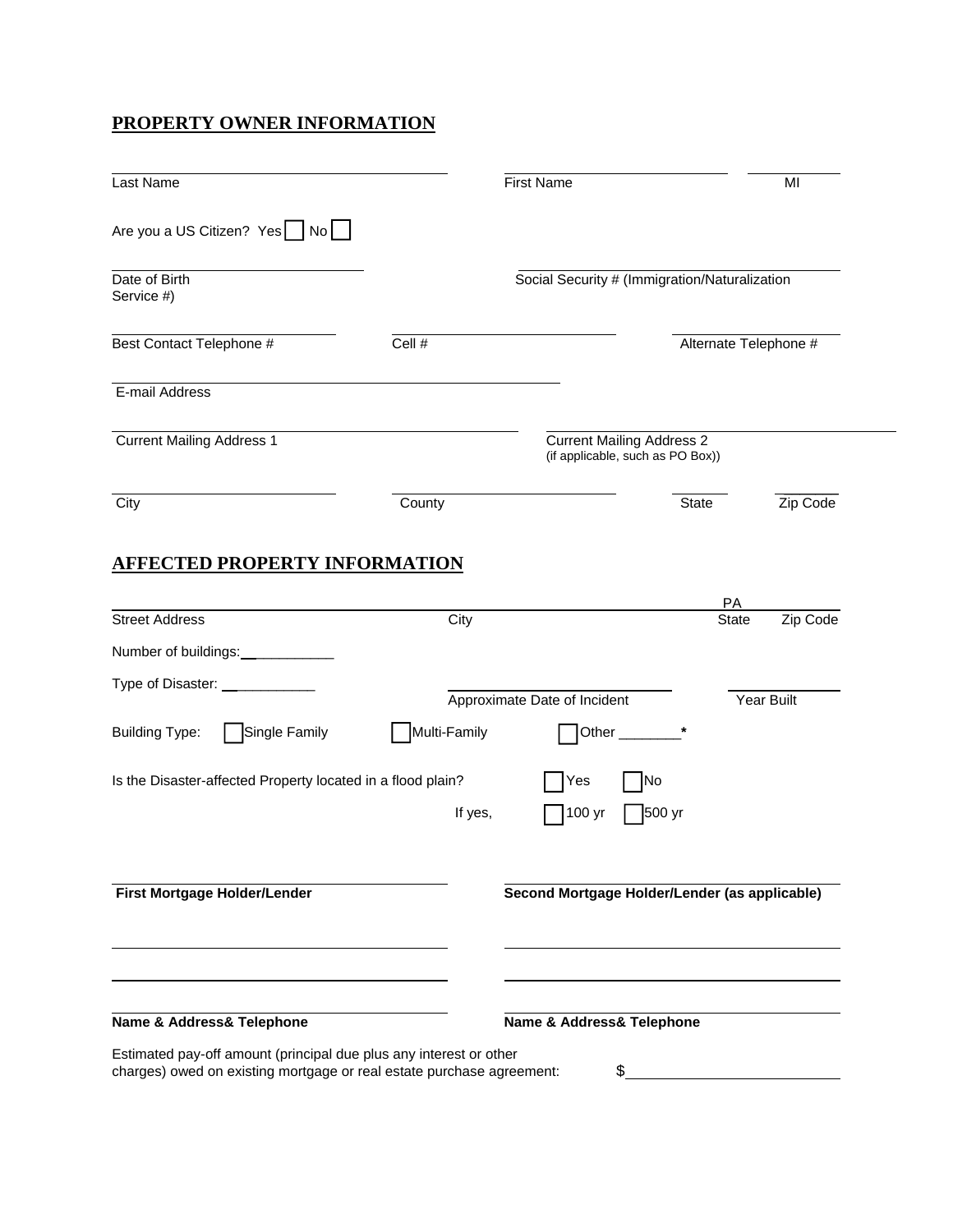| Have you started repairs on your Property?                                                                                                                                                                                                                                                                                                                                                                          |                                           |            | <b>Yes</b>                            | <b>INo</b>                                   |  |  |
|---------------------------------------------------------------------------------------------------------------------------------------------------------------------------------------------------------------------------------------------------------------------------------------------------------------------------------------------------------------------------------------------------------------------|-------------------------------------------|------------|---------------------------------------|----------------------------------------------|--|--|
|                                                                                                                                                                                                                                                                                                                                                                                                                     |                                           |            |                                       |                                              |  |  |
| Have you completed repairs on your Property?                                                                                                                                                                                                                                                                                                                                                                        |                                           |            | Yes                                   | <b>INo</b>                                   |  |  |
|                                                                                                                                                                                                                                                                                                                                                                                                                     |                                           |            |                                       | If yes, on what date was the work completed? |  |  |
| <b>DAMAGE ASSESSMENT AND PRIOR ASSISTANCE</b>                                                                                                                                                                                                                                                                                                                                                                       |                                           |            |                                       |                                              |  |  |
| Please complete all of the following information for each property combined within this proposal.                                                                                                                                                                                                                                                                                                                   |                                           |            |                                       |                                              |  |  |
|                                                                                                                                                                                                                                                                                                                                                                                                                     |                                           |            |                                       |                                              |  |  |
| Are you the owner of record of the Disaster-affected Property<br>and were you the property owner prior to the disaster event?                                                                                                                                                                                                                                                                                       |                                           |            | Yes                                   | INo                                          |  |  |
| Is any other person listed with you as owner of record?<br> No<br>Yes                                                                                                                                                                                                                                                                                                                                               |                                           |            |                                       |                                              |  |  |
|                                                                                                                                                                                                                                                                                                                                                                                                                     | If so, who?                               |            |                                       |                                              |  |  |
| Was this Property occupied at the time of the natural disasters of 2011?                                                                                                                                                                                                                                                                                                                                            |                                           |            | Yes                                   | No                                           |  |  |
| Is the Property occupied now?                                                                                                                                                                                                                                                                                                                                                                                       |                                           |            | $\gamma$ es                           | No                                           |  |  |
| Prior Assistance: The Stafford Act directs administrators of federal assistance to ensure that no person,<br>business concern or other entity will receive duplicative assistance. As such, all applicants are required<br>to accurately report all prior financial assistance received for this project. Please complete the following<br>sections and indicate all applicable assistance received or applied for: |                                           |            |                                       |                                              |  |  |
| Have you applied for FEMA Assistance?                                                                                                                                                                                                                                                                                                                                                                               |                                           |            | Yes                                   | No                                           |  |  |
| If yes, FEMA application status?                                                                                                                                                                                                                                                                                                                                                                                    | Submitted<br>Offered Assistance<br>Denied |            | Total FEMA amount received or offered |                                              |  |  |
| Is an appeal pending with FEMA?                                                                                                                                                                                                                                                                                                                                                                                     | $Yes \Box No$                             |            |                                       |                                              |  |  |
| Real estate damage estimate from FEMA?                                                                                                                                                                                                                                                                                                                                                                              | \$                                        |            |                                       |                                              |  |  |
| Have you applied for a Small Business Administration (SBA) Loan?                                                                                                                                                                                                                                                                                                                                                    |                                           | $\Box$ Yes |                                       | $\Box$ No                                    |  |  |
| If yes, SBA application status?                                                                                                                                                                                                                                                                                                                                                                                     | Submitted<br>Offered Assistance<br>Denied | \$         | Total SBA amount received or offered  |                                              |  |  |
| Is an appeal pending with SBA?                                                                                                                                                                                                                                                                                                                                                                                      | $Yes \Box No$                             |            |                                       |                                              |  |  |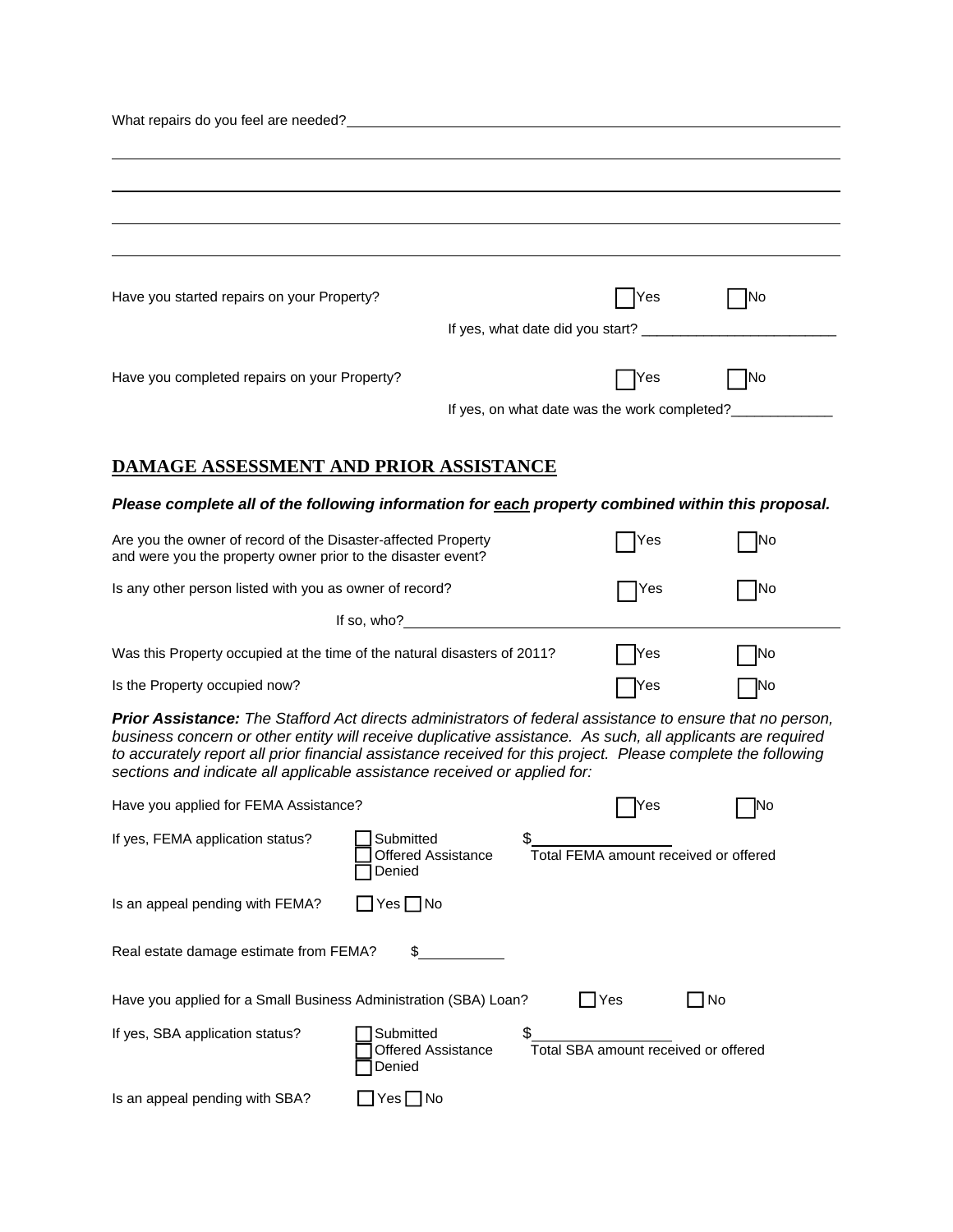| Real estate damage estimate from SBA?                                     |                                |                                                                             |             |             |
|---------------------------------------------------------------------------|--------------------------------|-----------------------------------------------------------------------------|-------------|-------------|
| Was the disaster-affected property covered by Flood Insurance?            |                                |                                                                             | <b>IYes</b> | □No         |
|                                                                           | coverage at the time of damage | If yes, please provide a copy of your insurance policy demonstrating active |             |             |
| Was the disaster-affected property covered by property owner's insurance? |                                |                                                                             | – I Yes     | <b>No</b> ⊓ |
|                                                                           | coverage at the time of damage | If yes, please provide a copy of your insurance policy demonstrating active |             |             |

| Amount received/expected from FEMA                               | \$     |
|------------------------------------------------------------------|--------|
| Amount received/expected from SBA                                | Φ      |
| Amount received/expected from Flood Insurance Policy proceeds    | Φ      |
| Amount received/expected from Property Insurance Policy proceeds | Φ      |
| Amount received from any other Governmental Assistance           | \$     |
| Total Disaster Compensation (sum of above)                       | \$0.00 |

# **PROJECT ELIGIBILITY**

| Does the project occur in Dauphin County                                           | ∃Yes         | $\sqcap$ No |  |
|------------------------------------------------------------------------------------|--------------|-------------|--|
| Does the project address a direct or indirect impact caused by Tropical Storm Lee? | $\sqcap$ Yes | ∩No         |  |
|                                                                                    |              |             |  |
|                                                                                    |              |             |  |
|                                                                                    |              |             |  |
| Does the applicant have evidence of site control?                                  | l Yes        | l No        |  |

The following questions will help determine which of the required Nation Objectives your project meets:

1. Low- and moderate income criteria:

Please indicate whether you qualify as a low-moderate income household by checking one box below:

|          | Household Income by Household Size |          |                     |  |                     |  |                     |  |                     |  |                     |                     |                     |          |          |
|----------|------------------------------------|----------|---------------------|--|---------------------|--|---------------------|--|---------------------|--|---------------------|---------------------|---------------------|----------|----------|
| 1 Person |                                    | 2 Person |                     |  |                     |  | 3 Person            |  | 4 Person            |  | 5 Person            |                     | 6 Person            | 7 Person | 8 Person |
|          | \$41,200<br>or less                |          | \$47,050<br>or less |  | \$52,950<br>or less |  | \$58,800<br>or less |  | \$63,550<br>or less |  | \$68,250<br>or less | \$72,950<br>or less | \$77,650<br>or less |          |          |
|          | \$41,201<br>or more                |          | \$47,051<br>or more |  | \$52,951<br>or more |  | \$58,801<br>or more |  | \$63,550<br>or more |  | \$68,250<br>or more | \$72,950<br>or more | \$77650<br>or more  |          |          |